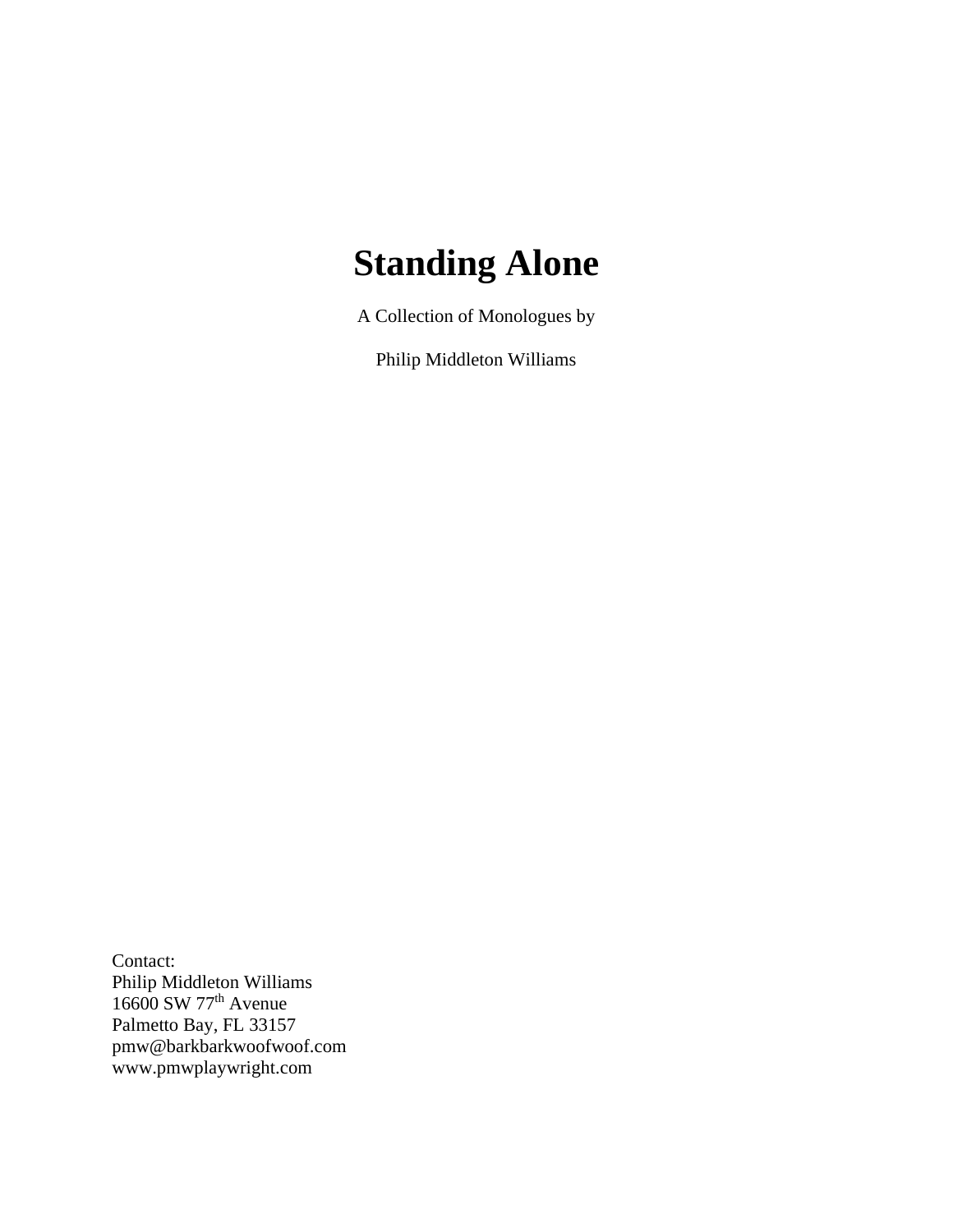# **Allen's Big Adventure** From **A Tree Grows in Longmont**.

Memories come flooding back as a spouse says goodbye to his soulmate.

# **Do You Get It**

# From **The Sugar Ridge Rag**.

The mother of a soldier in the Army in Vietnam in 1970 talks with her husband about what keeps her awake at night.

**Hey, Dad** A son remembers his father.

**Just A Local** From **Cooler Near the Lake** Kenny, a local guy, shares an honest moment with the summer people up on Lake Michigan.

**Quite The Connoisseur**

#### From **Tucumcari Tonite!**

Alex explains why he only drinks a certain brand of water.

#### **Remember Me?**

My left ankle reminds me of a moment that left a scar.

#### **Simple Black Marks**

#### From **A Good Year**.

An English teacher at a prestigious New England private school addresses the class at the end of the school year.

**That Goddam Tree**

Larry, a white heterosexual homophobe, reacts to A Tree Grows in Longmont.

**Zero Sum Game**

#### From **The Sugar Ridge Rag**.

Dave Granger, an Army medic at a MASH in Vietnam, is home on leave in Sugar Ridge, Ohio, in June 1974. He talks about one night on duty.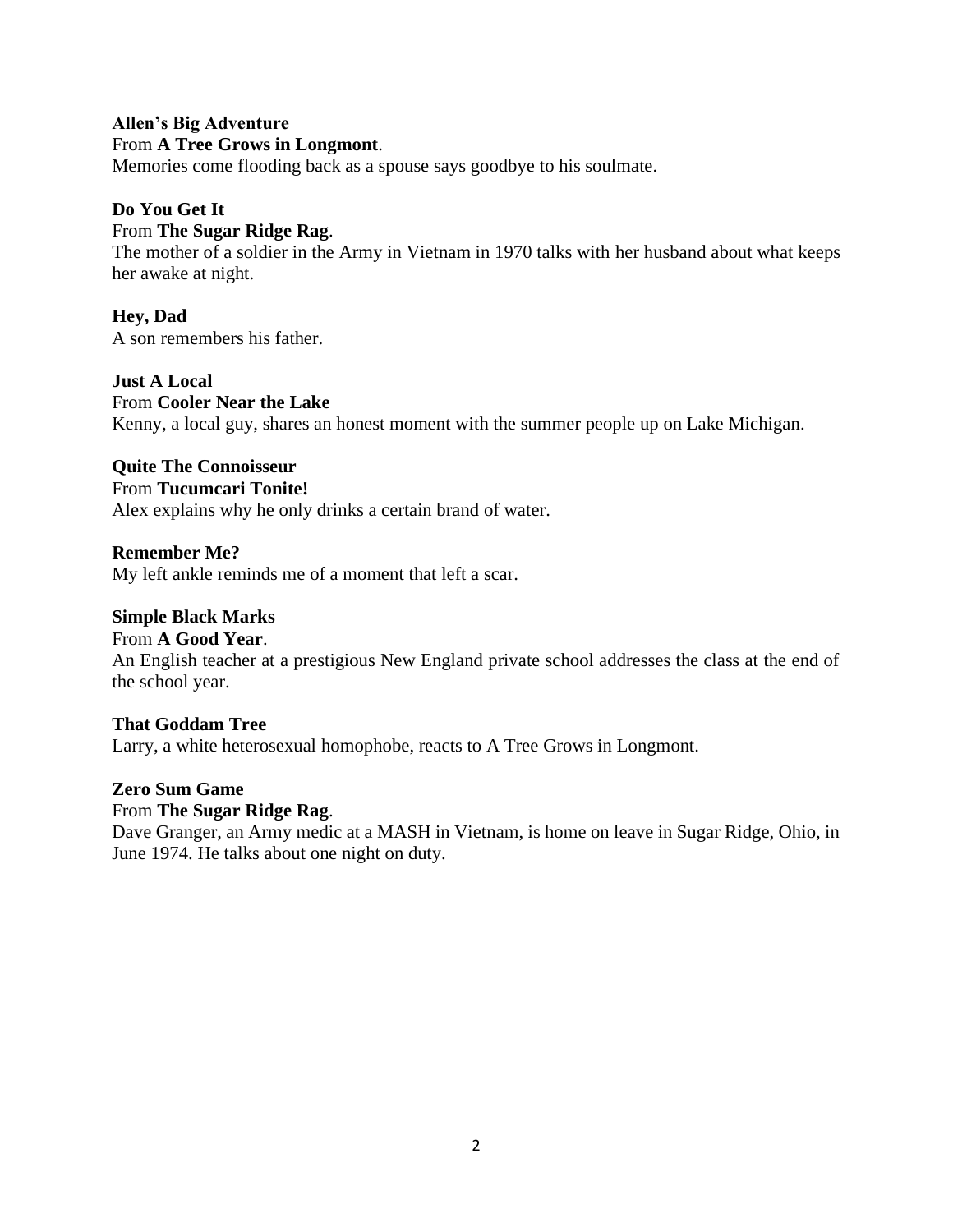#### **Allen's Big Adventure**

**CHARACTER:** PHILIP: Allen's former partner, in his forties, any ethnicity

**PLACE and TIME:** A park in Longmont, Colorado. Mid-July, present day. The space is empty except for a sapling center stage.

#### *Philip enters. He looks around, then speaks to the sapling, which was planted in memory of Allen.*

PHILIP: Well, Allen, you finally did it. You're off on the biggest adventure of all; so big that it's taken me a year to put my thoughts together and say them out loud.

But life with you has always been an adventure, from the moment we met on that spring evening at the dance at Eldorado Springs outside Boulder and our first date the next night – you had me with the flowers you bought from the street vendor on the way to my house – and for the next fifteen years. Sometimes it was scary and harsh, but no matter what, we were together, and so many times, whether it was snorkeling on the reef with the barracuda, or skiing the double-black diamond runs at Snowmass, or sailing on the waves of Lake Michigan, or wandering the streets of Paris in December in jeans that didn't fit because your luggage was lost on the missed flight, or climbing the steps of Notre Dame to pet the gargoyles, or standing in the Vatican to see the pope bless your mom's rosary, or climbing to the top of St. Peter's to see the roof of the Sistine Chapel, or the tower of Pisa, or driving through the night from Colorado to Michigan to surprise my dad for his birthday, or riding in the bunk of a semi to go to Kansas for your family reunion and being swept up in your family's loving arms and you in mine, or renting the house in Longmont, or the house in Petoskey, or owning our own home in Albuquerque and planting a garden in each one of them, or showing up at the gym with Sam cupped in your hands and making him our companion for the rest of his life, or buying me that 1959 Buick for \$150, or wandering through the Painted Desert and the canyons of New Mexico, or going to Montserrat and Jamaica and Tobago and wandering the beaches, or the many, many other things we did, including the weekend in October of 1992 when we began our journey together to sobriety. For every one of those times, you always said, "C'mon, it'll be fun!"

I look around my house in Miami and still see you here. The chairs and table we bought at Sears for the house in Albuquerque. The O'Keeffe prints from Santa Fe. The Gandalf candle in the bookcase. The fish mobile made of palm fronds from Jamaica that hangs over the sink in the kitchen. The shirts in the closet that still fit both of us. The Pontiac in the garage that once had both our names on the title. Our rings in the little carved box that also holds the slip of paper with your phone number on it. The dedication in my book to the man who showed that wisdom is not measured by degrees. The character who shows up in my writing again and again. The hundreds of pictures, mementos, and kitchen utensils: traces, as the old song goes, of love.

We were never married in the cold and unfeeling eyes of the state or in the thrall of a church, but even if it was unwritten or un-vowed, we were married in every other way, and despite the mere fact that we separated for reasons I never truly grasped, we never let go of each other. You were always going to be a part of me, and when we talked on the phone, each call ended with "I love you," and "I love you too." And while we went our separate ways and found new lives in different places and with new friends, our time together was and will always be the best time of my life.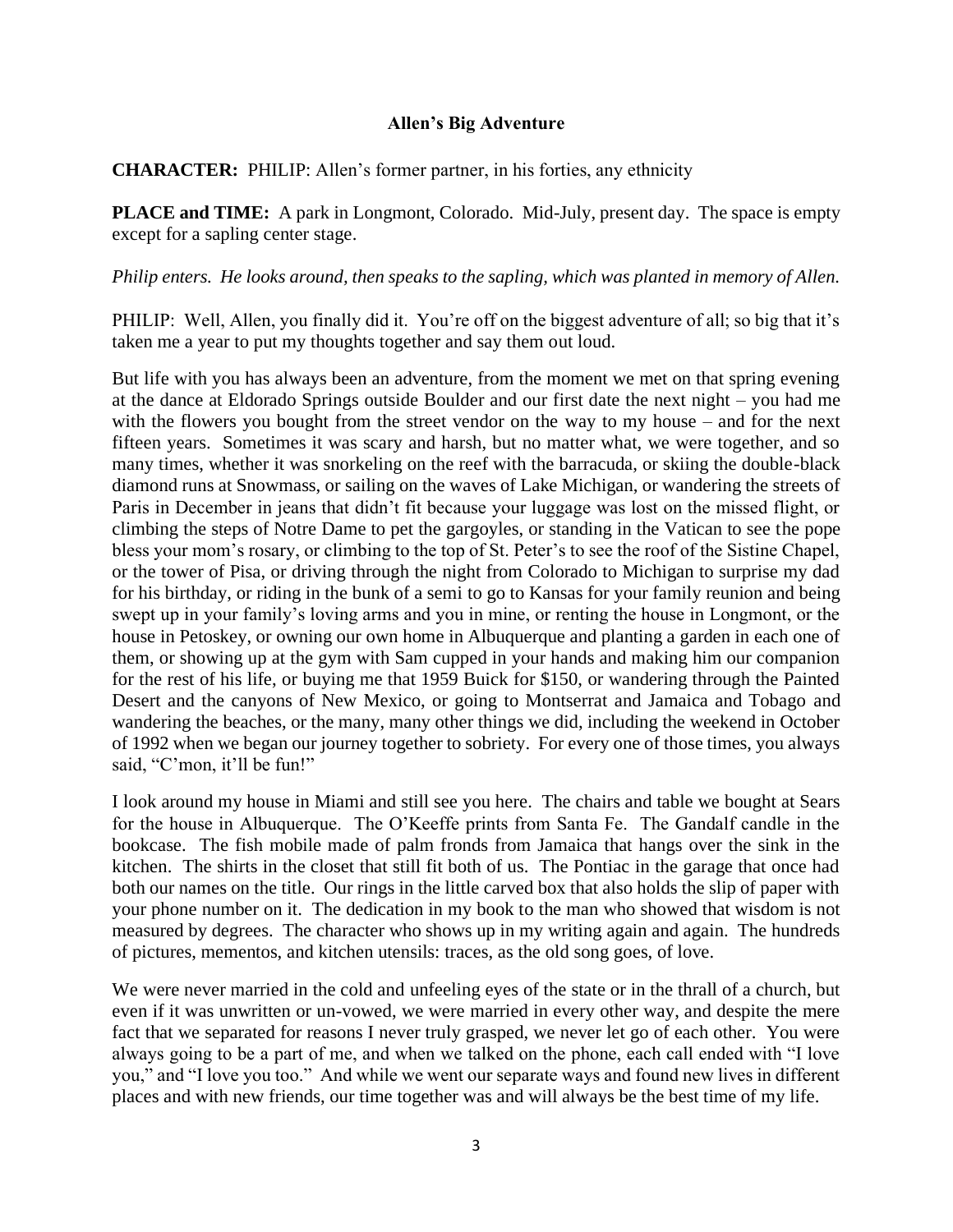I don't believe in the superstitions of Heaven and Hell or Life Eternal; those are things the mind has concocted because it is incapable of comprehending its own mortality. But I do believe in the spirituality of everlasting life because as long as I and your family and your friends and the people who knew you remember you, you're not really gone. You're just in the next room, even if it's just that little pewter urn next to your high school picture. Your number is still on my phone. Your letters are still in my drawer. I can still hear your laugh.

So, when you set off on your last adventure on that quiet night in the house you grew up in, I knew in my heart that I was losing a part of me in one way, but keeping it with me forever. Grief does not care about time or distance, and while I may not be widowed, I am very sure that what I feel, what I miss, what stops me in mid-sentence, is every bit as real as it gets. And, to quote you, it sucks. But it also shows me how much I truly loved you.

I know that you went in peace and on your own terms, and I know that you were ready to go. Because, as Tinker Bell says to Peter Pan, to die is an awfully big adventure.

*Philip takes one last look at the sapling, then exits.*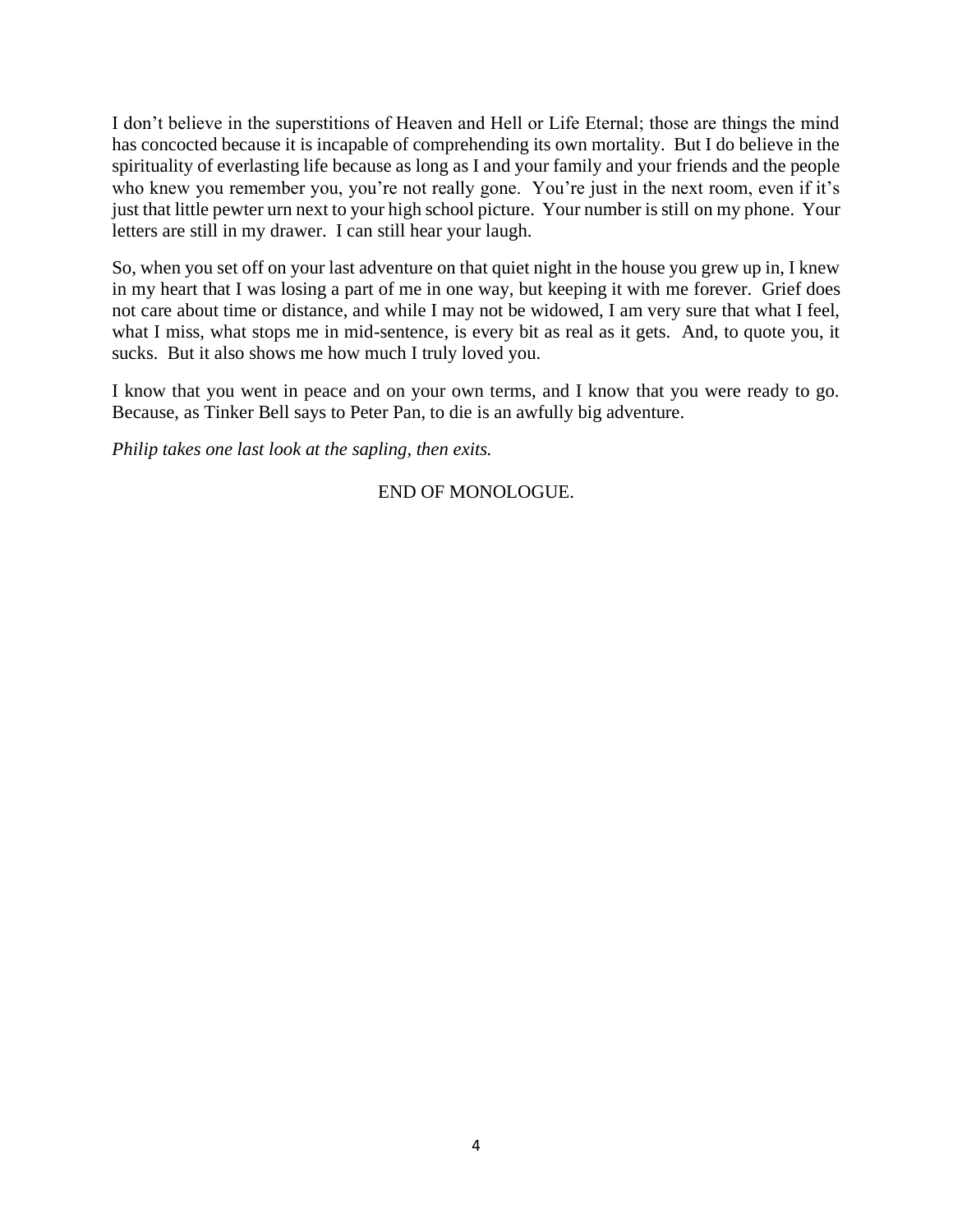# **Do You Get It**

## **CHARACTER:** DEB GRANGER: Late 30's, mother of Davey, who is a soldier in Vietnam.

**PLACE and TIME:** The kitchen of a modest home in the rural community of Sugar Ridge, Ohio. It is 1970.

## *Deb is seated at the table talking to her husband, Hal.*

DEB: Eddie Martin was two months older than Davey. He barely shaved. Sweetest boy in the world. That goofy grin, those big ears that stuck out; strong as an ox, gentle as a lamb. He was so in love with Marcie Kinderman that you could see it across the room. And… (*Deep breath.*) He's gone. Twenty years old. For what? What was it for?

He never asked. That's what his mother said. Eddie never asked why we were in Vietnam, why we were fighting. He just went. He did what he was told. And now that kid who taught our boys how to lift weights, who smiled like he meant it when he was bagging groceries at Food Town, who spent hours trying to get that old Studebaker to run, who held hands with Marcie when they sat in church, who wanted nothing more from life than to give back with the gifts he was given, is all alone in Fort Meigs Cemetery because he was the first in his family to die in a war.

Do you get it? Do you really? Do your friends – our friends – at the Veterans of Foreign Wars really get it? Or is it just some story in the paper like World War Two was when we were kids and all we knew was that you couldn't get bacon without a ration book and daddy didn't drive the car to work anymore? Tell me it's real, Hal. Tell me that you read the paper and wonder where Davey is over there. That when you see a strange car pull in the driveway, you pray that it's just someone who got lost trying to get to the interstate, not someone from the Army along with Reverend Graham walking up to the front door. That when you wake up every morning that you pray that this isn't that day, and when we go to sleep at night you say thank you, God, for getting me through another day.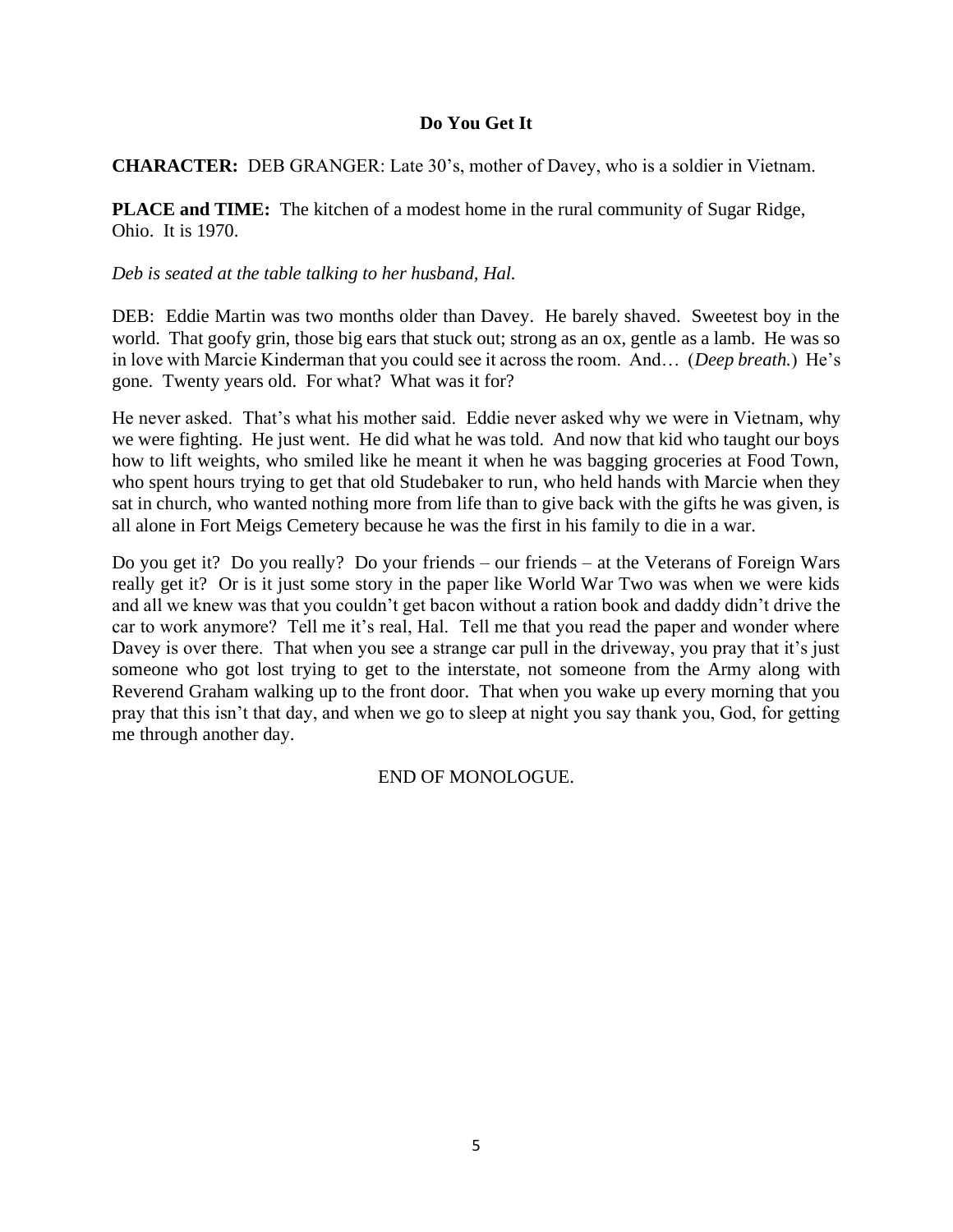#### **Hey, Dad**

**CHARACTER:** PHILIP: Mid-sixties. His son.

**PLACE and TIME:** An open space in a forest. Autumn.

*In the middle of the space is a mint plant that has grown up to perhaps two feet tall out of a mound of dirt.*

*Philip enters Stage Right. He is a man in his mid-sixties, in decent shape, wearing jeans, boots, a flannel shirt, and a jacket. He looks around the forest, then goes to the mint plant and the mound.*

PHILIP: He loved animal jokes. Take any story about a priest, a rabbi, and a pastor walking into a bar and recast it with a fox, a squirrel, and a raccoon, and he'd be rolling on the floor. There was something about the gentle world of "The Wind in the Willows" and the adventures of Winnie the Pooh in the Hundred Acre Woods that told us what a gentle and humble man he was: giving, loving, flawed, human, and who tried his best to do what he could for his family, his friends, and his community.

There are so many memories that he created for me. Teaching me how to sail, going to baseball and football games, teaching me how to play golf, spending the day bird-watching; sharing the little things that brought him joy, and giving of himself in ways that I didn't realize until we were older. Yes, of course we had our struggles. He had disappointments and made mistakes. He would be the first to admit them. But through it all, the basic goodness of my father withstood it and came through to the other side.

I am glad I was able to see him a few weeks before he went, through the dance of pixels and electrons of Zoom. Dad looked pretty good for someone in his condition. He waved and said he loved me. I hoped against hope that it would not be the last time I saw him; that after this was all over, I would get to be with him and share the two books I sent him: "Swallows and Amazons," the books from his childhood that he shared with me and taught me to love good writing and sailing, and the "Field Guide to the Birds" by Roger Tory Peterson, the book that we shared when we walked through the woods or watched them at the bird-feeders. Those books were on the shelf in his room when he slipped away. That was as close as I could be to him, and it was all I could ask.

One last thing: Hey, Dad, did you hear the one about the fox, the squirrel, and the raccoon? It's a really good one.

*Philip smiles at the mound, then exits.*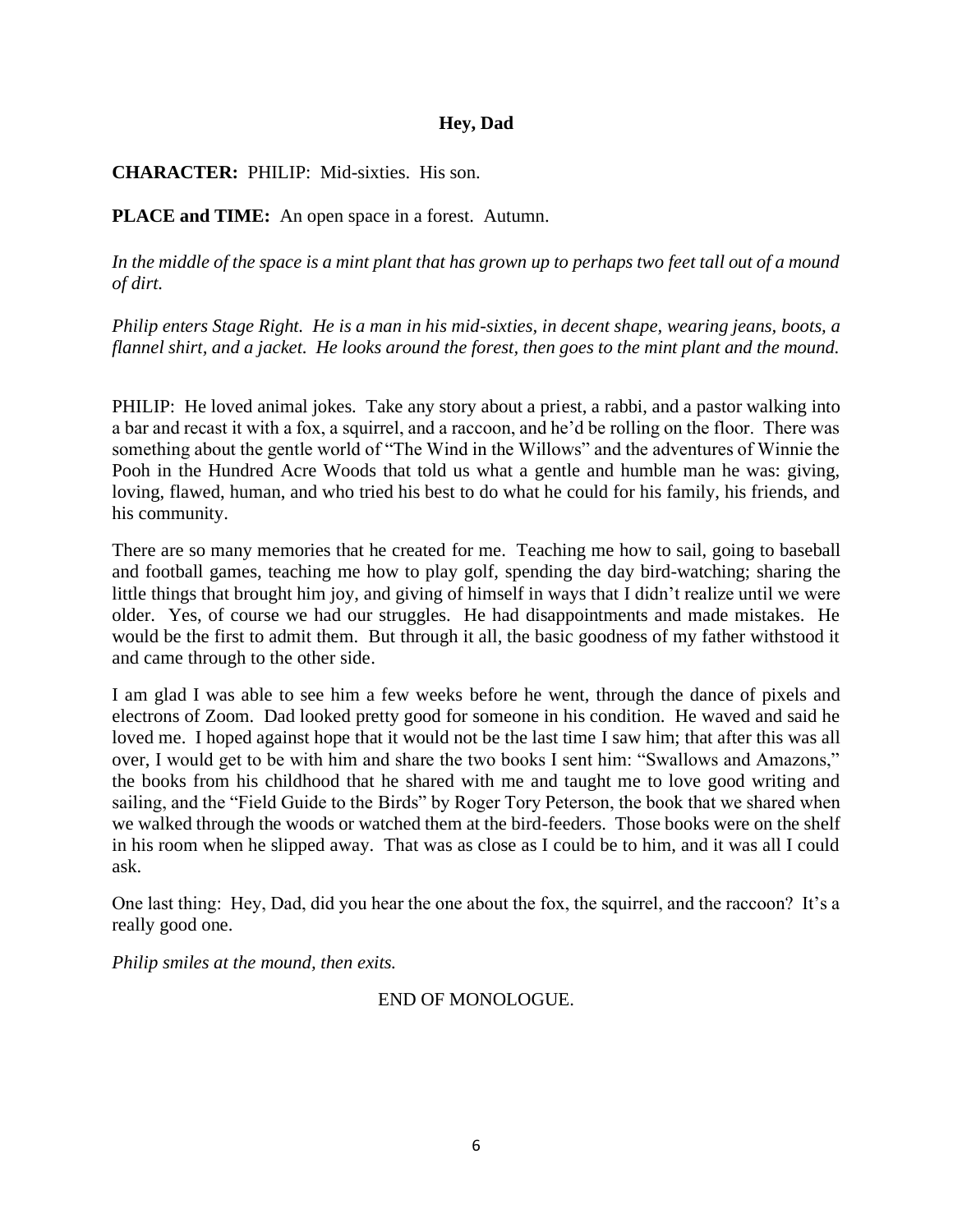#### **Just A Local**

**CHARACTER:** Kenny, well-built, late twenties; handyman.

**PLACE and TIME**: A summer cottage enclave on Lake Michigan. Summer, present day.

*Kenny is asked by some summer residents what he really thinks of them. Honestly.*

KENNY: You're not any different than the rest of us. I know, you've got money and you live in nice places somewhere else, and when you come up here you try and fit in with your thirty-yearold cars and your log cabins without air conditioning, but no one cares. To us you're nothing special. We know you. We know your stories, your secrets, but don't worry; remember, we're just the locals and we're invisible. But honestly, no one gives a shit. We know we're just part of your summer vacation away from the real world. After you're gone, we just sit around the Northwoods Tavern and laugh and tell stories about the time we had to pull someone's car out of the ditch 'cause their kid got drunk out at Lighthouse Point and did a woodsie in their dad's Buick. (*Beat.*) And don't worry. I'll never tell who invited me out for a little midnight skinny-dip off their dock.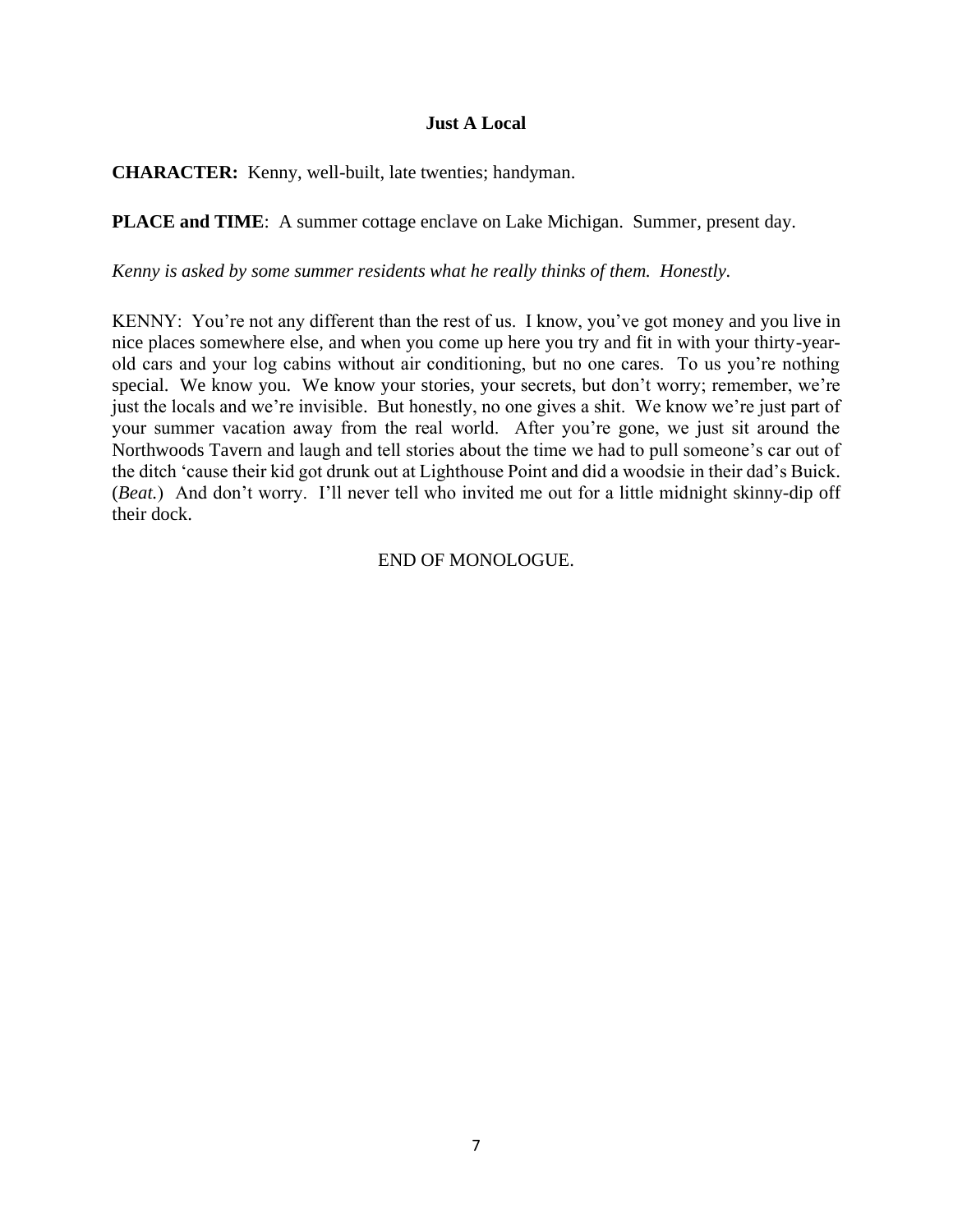#### **Quite The Connoisseur**

**CHARACTER:** Alex, mid-thirties.

**PLACE and TIME:** Bare stage, any time.

*Alex, mid-thirties, enters and looks out at the audience.*

ALEX: Okay, so if you must know, the reason I drink La Croix is that as of two years ago last Thursday, I've been sober. I did the whole thing, the Twelve Steps, the Serenity prayer, all of it. So now all I drink is water, okay? And I'll have you know that I've become quite the connoisseur, too. I've tried 'em all: San Pelegrino, Perrier, DaSani, Evian, Crystal Springs, even plain old tap from the Brita filter jug. But La Croix's the one and that's all I drink. Well, y'know, when I'm out on the town I'll try the house water, but if I have a choice, it's the one. It's clear, it pours well, and unlike some of your plain old generic supermarket brands, it doesn't taste like it came out of the garden hose from behind the garage. And you know what the best part is? No more having a hangover and my tongue tasting like the entire Cuban army marched over it in their stocking feet. No more waking up in my own puke. No more blackouts or trying to take my pants off over my head. Yeah, water may be odorless, tasteless, and colorless, but at least it saved my life.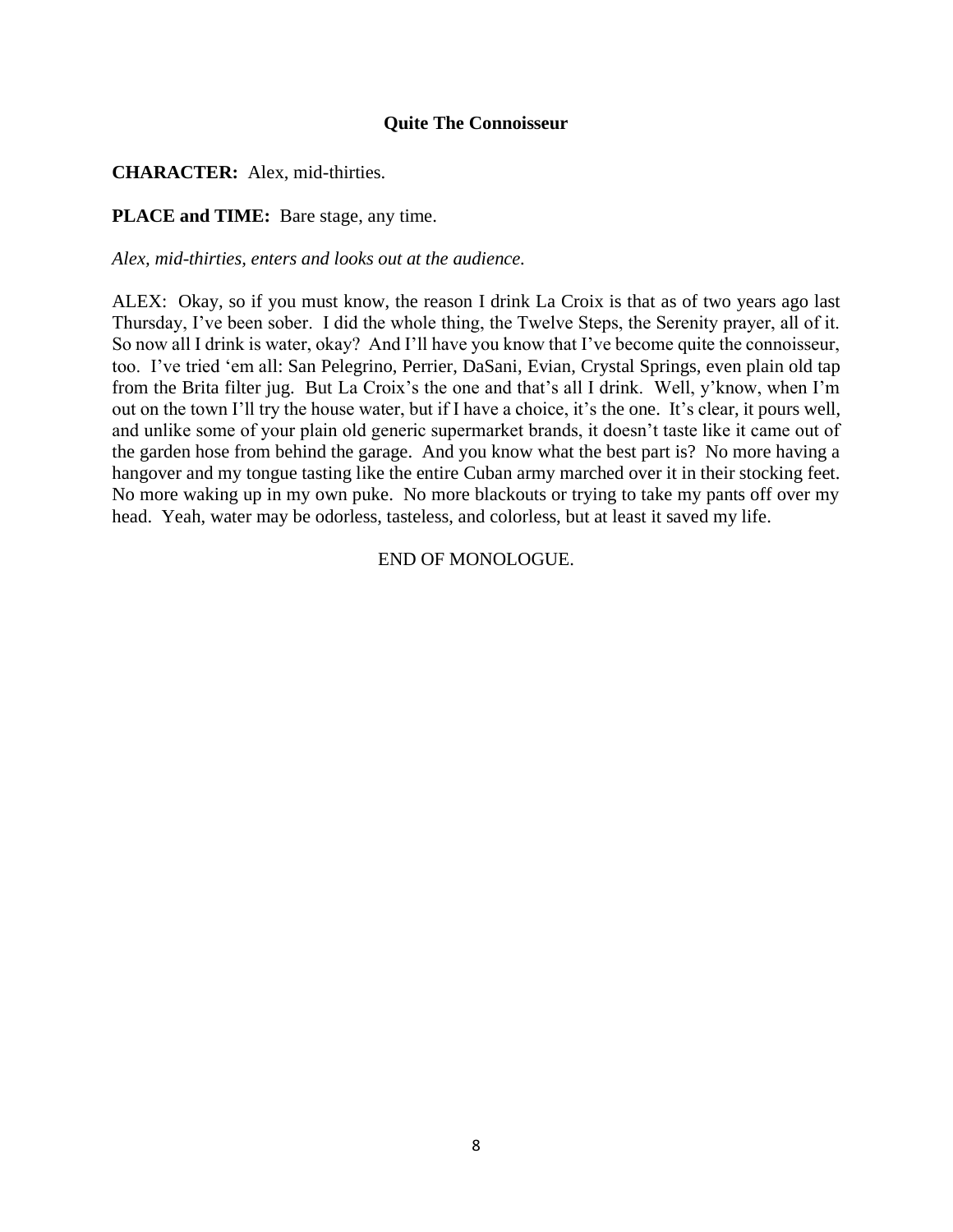## **Remember Me?**

# **CHARACTER:** My Left Ankle.

#### **PLACE and TIME:** Anywhere, any time.

#### *My Left Ankle enters, looks up, and waves.*

MY LEFT ANKLE: Hey, there, remember me? Yeah, you know, the one place on your body where you broke some bones? That was a hell of a day: February 2, 1989, Longmont, Colorado. It was cold and the weather guys were warning of an Alberta Clipper bringing below-zero temperatures, so you thought you'd be smart and put some anti-freeze in the Buick. On the way back to the house you didn't see that patch of ice in the driveway, and you in your worn sneakers and... (*Shudders.*) You heard a dull snap, and then you were like an overturned turtle, flailing, the pain shooting through you, screaming for Allen... In that moment, a cog in your universe shifted just a little bit.

The rest is kind of a blur. Allen carried you to his dad's pickup and drove you to the E.R. at Longmont United. You were x-rayed, filled out forms, and waited. And waited. You had to pee, but you couldn't stand up and then they brought you that plastic jug and... Well, there are more humiliating things to do in a hospital waiting room, I suppose, but I can't think of one. Finally, after what seemed like an eternity of staring at a silent TV that was showing game shows and soap operas, the doctor comes in and says you need surgery to put the bones back together. You ask him if that's the only way – as if being a freshly-minted PhD in playwriting gave you insight into the field of orthopedics – and he says yes, that's the only way. More forms, more needles, gripping Allen's hand as you both try to hold it together – him trying to laugh at your jokes – then slowly the fog rolls in as the drugs take over and you tell the surgical team that you're not here for the colostomy because you can never get shoes to match the bag. And you're under.

The kitten is staring back at you. It looks startled, but it is unblinking, unmoving. Off in the distance you hear a series of high-pitched beeps. A soft female voice says, "Breathe." You take a breath, the noise stops. You feel weak, your body heavy. You try to look around. Soft lighting, chemical smells, muffled sounds, people moving. The alarm sounds again and the voice repeats, "Breathe." Your throat is dry. You are very tired. Darkness moves in.

The light comes back slowly. Your right hand is resting on your chest. A long metal cap like a thimble with a wire running from it encloses your index finger. You try to lift your arm, but it is too heavy. Once again you hear the beeping and you take a deep breath.

Your head is clearing. The kitten is a poster on the ceiling: "Hang In There, Baby." You are in bed, the covers lightly tucked around you. Your left leg throbs but you cannot move it.

So, there you are. Your left leg is in a cast up to your knee. You can't walk on it. You get lessons on how to use crutches, you get a handicapped parking permit, and you borrow a wheelchair from a friend. You learn that even the simplest task like bathing requires planning, and forget about carrying a cup of coffee. You're now living in a world that is not designed for you, and it's a very different view from a wheelchair. People look at you differently, or they look away, keeping their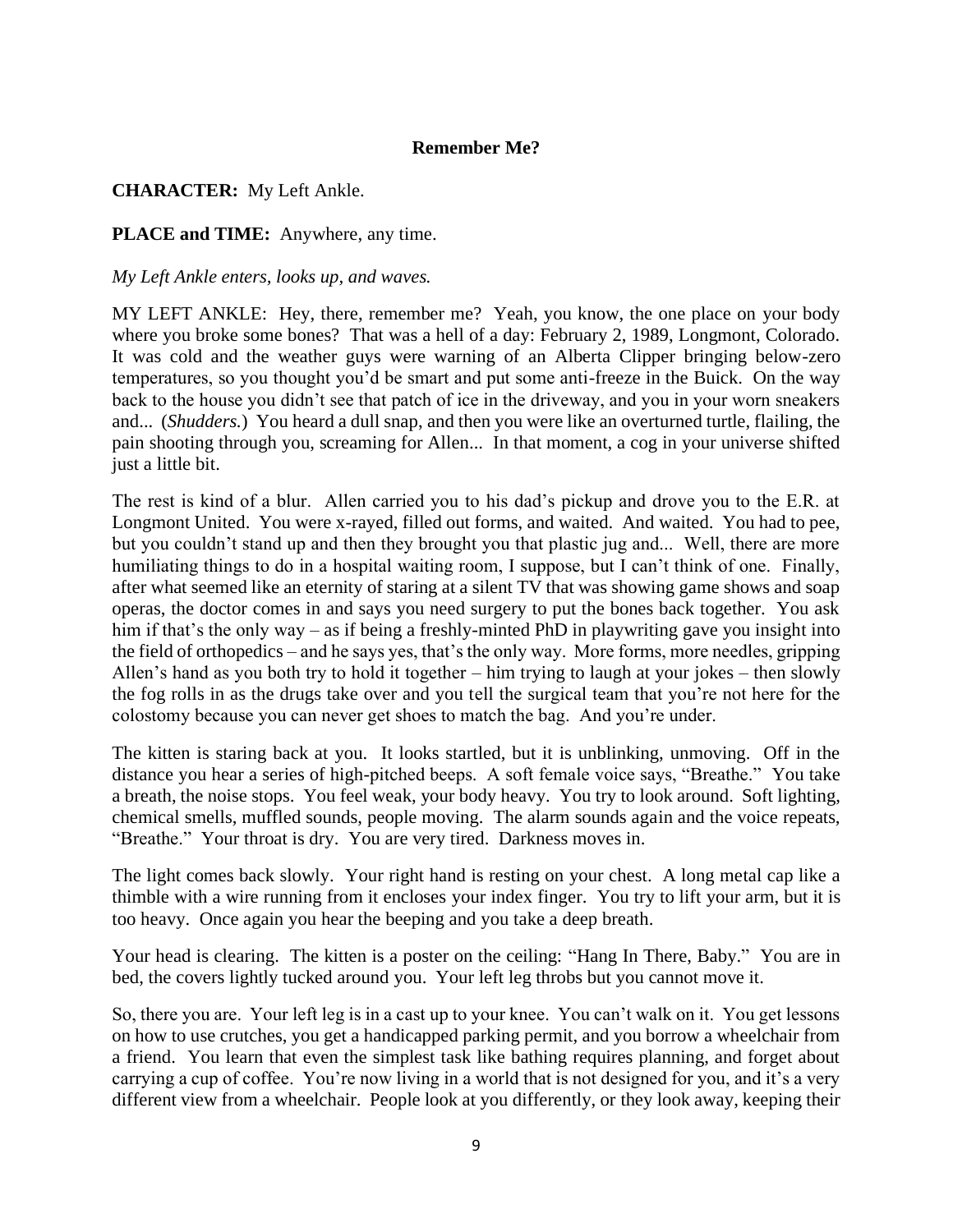distance as if broken bones are contagious. Children point and stare. What's wrong with him, they ask. You smile and nod.

But after twelve weeks, the cast comes off. You are able to take a shower instead of a sponge bath, and the simple liberty of walking through a door is a cause for quiet celebration. The wheelchair is returned, the crutches are in the closet, and life is back to what passes for normal.

But I'm still here... that faint straight line in your skin with the faint dots beside it where the stitches were that reminds you of that morning, that day, the next three months. Sometimes, when the weather's right, I'll ache and you'll think of the three screws embedded in your bones. But I'll be with you for the rest of your life to remind you of how fortunate you are that it was only temporary; that the cog in your universe moved back into its rightful place. Not everyone is so fortunate. Remember that.

*My Left Ankle exits, perhaps with a bit of a limp.*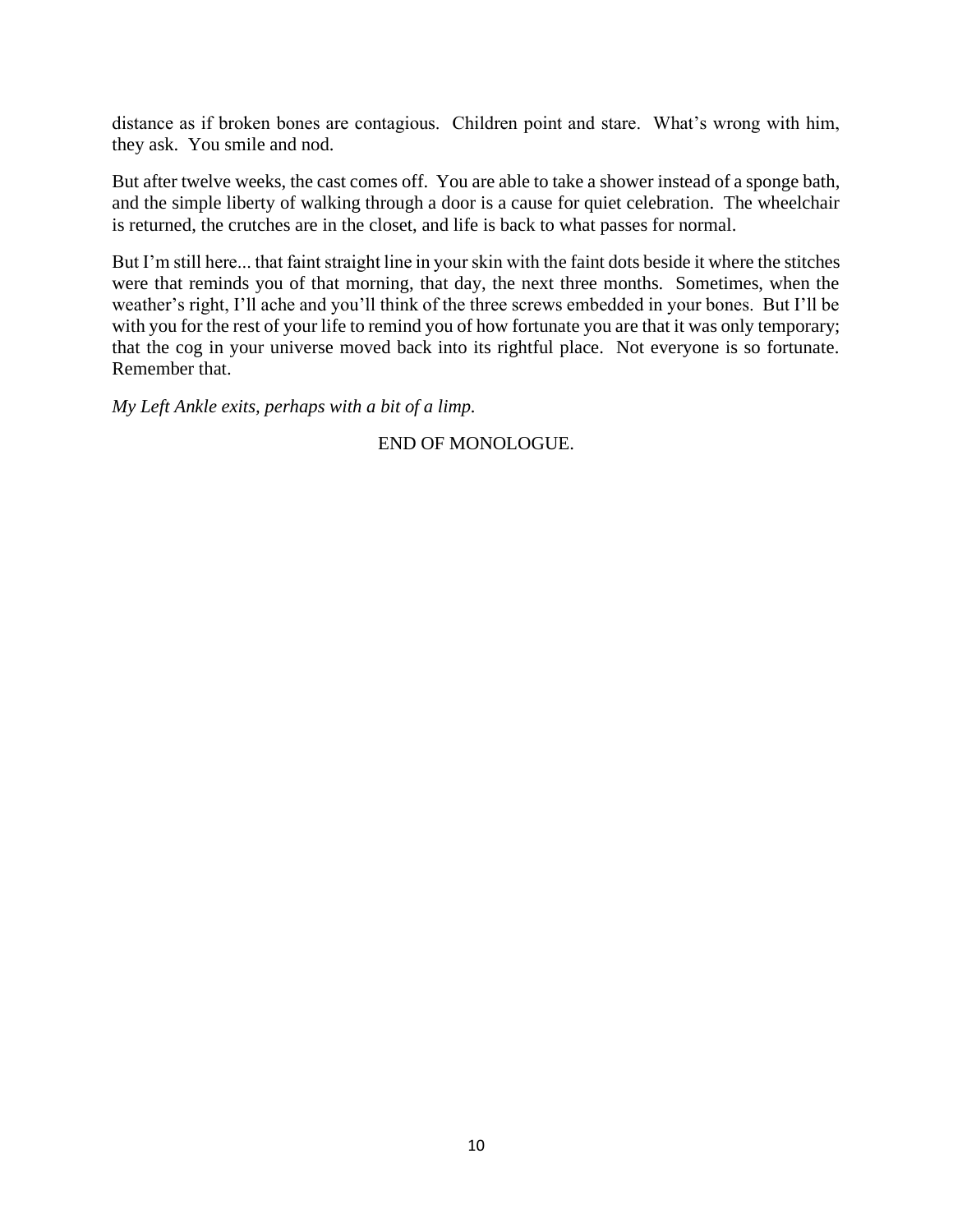# **Simple Black Marks**

**CHARACTER:** An English teacher. The role can be played by any gender, any ethnicity.

**PLACE and TIME:** A classroom at a prestigious New England private day school. End of the school year.

*An English teacher has been let go at the end of the school year. They enter the classroom carrying a moving box full of paperback books and address the class.*

TEACHER: Just for once, listen. All my life I wanted to be a teacher. To share my love of the language, the words that make a difference, to explore the ideas, the dreams, the fears, the realities, the fantasies, and the truths about what makes our minds tick, makes us love and be loved, and laugh and cry and hope and escape. There's more of that in this box of bound paper than anything else in the world, and the only reason they exist is to share what they have to offer. It's no wonder evil people burn them; they scare them with their simple black marks on the paper, and those words can change more lives than all the armies and politicians ever have or could hope to. A simple thought conveyed from one person to another means more than all the money in the world, and the written word has changed the world time and again with such simple phrases as "In the beginning" or "We the people." That's all I ever wanted to do: share that simple idea and maybe, just maybe, inspire someone. And if it was just one, well, then, that's one more than yesterday, and I'll reach one more tomorrow. (*Beat.*) But not here. Maybe some other place. And just to be sure, I'm taking these with me.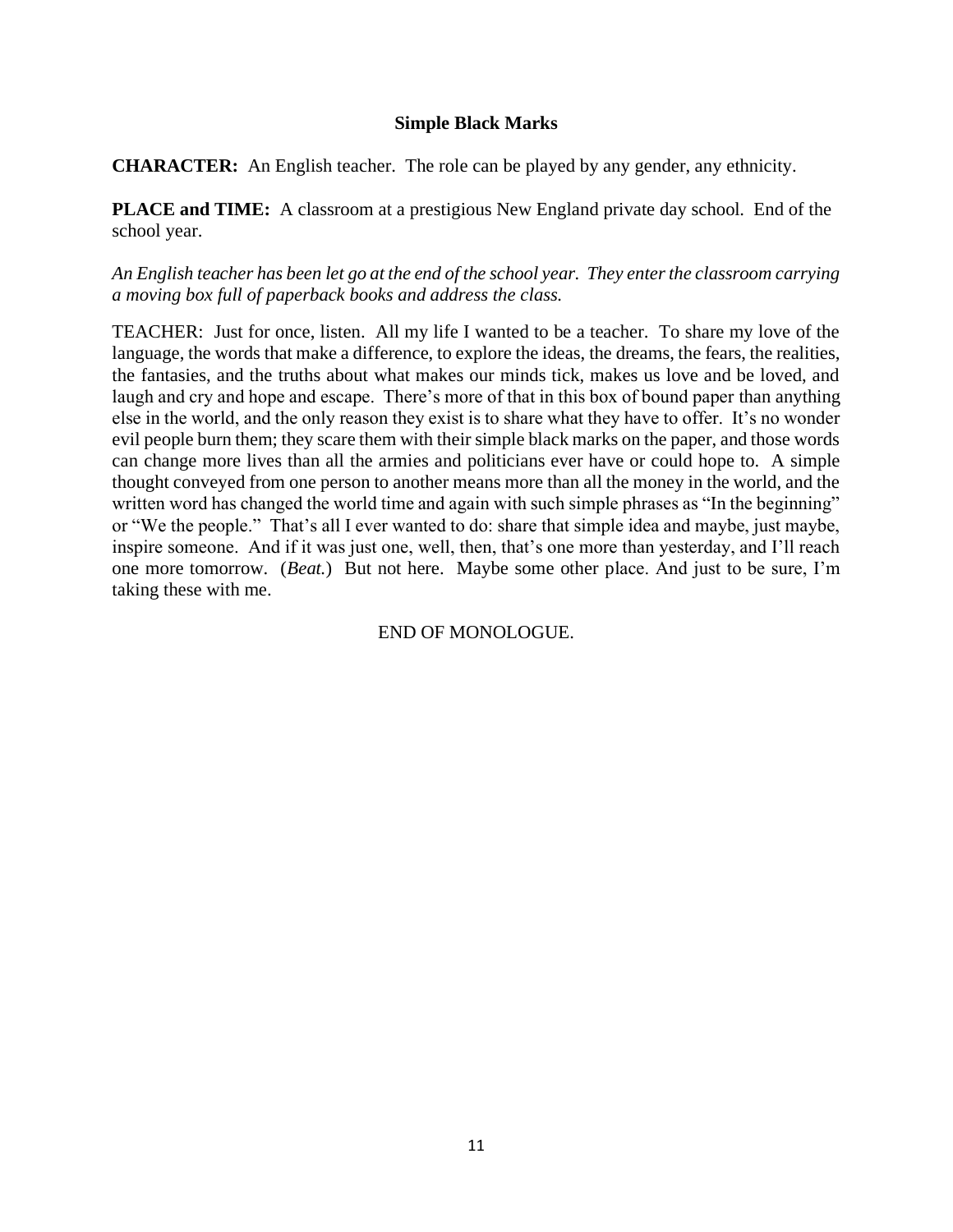# **That Goddam Tree**

**CHARACTER:** Larry: Mid-sixties white heterosexual homophobe.

**PLACE and TIME:** Anywhere. Anytime.

*Larry, a white heterosexual homophobe enters.*

LARRY: Hey, I saw your pictures on Facebook. The ones you posted of your trip to Colorado back in September. I saw the one you took of the tree that was planted in memory of your "friend." Yeah, was that the one you wrote that play about; what's is called...? Oh, yeah: "A Tree Grows in Longmont." Cute title. Anyway, I thought it was strange that you'd post something like that on Facebook. I mean, all sorts of people could see it. And you said... how did you put it... "I will always call you sweetheart." And you called him your "husband," right?

But you were never really married, am I right? Oh, yeah, I know it's legal now and all that, but it's not like you were really married, was it? Didn't you guys break up? So, how come you felt like you could call him that? Your husband?

Look, I get it. Whatever makes it work for you, but c'mon... two guys just ... living together... That's not a marriage. Not like what I had with my wife. We were really married; in the church in the name of Jesus, we had kids, the house, the dog. I guess that's what makes me wonder... what gives you the right to say that what you had was the same as what we had? We had forty years of it and then when she passed, I knew that what I'd lost was more than just someone who I slept with. I just don't think it's the same thing. I miss her. Every day. So do the kids and the grandkids...

So, I don't think you should be going around telling the world, flaunting it on Facebook, that what you guys had was...like anything the rest of the normal people had. It's embarrassing.

And that tree. Someday it's gonna die. And what will you have left? At least when my wife passed, I had all those memories, those children and grandchildren, and friends who cared, not to mention a headstone with her name and mine next to it. But you? I just don't see it happening with that goddam tree.

*Larry shakes his head and exits.*